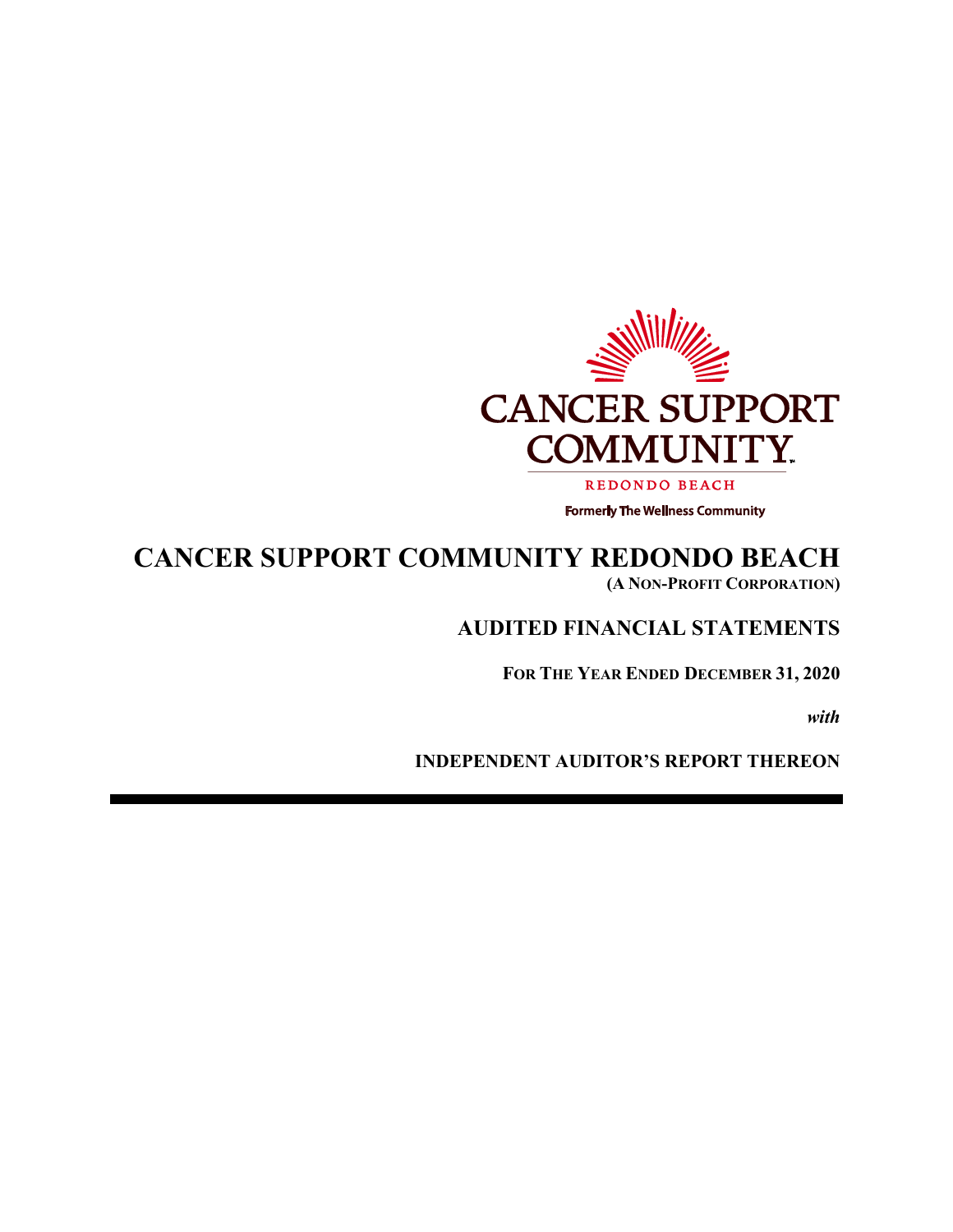**(A NON-PROFIT CORPORATION)**

|                                         | <b>INDEX</b>   |
|-----------------------------------------|----------------|
|                                         | <b>Page</b>    |
| Independent Auditors' Report            | $1 - 2$        |
| <b>Statement of Financial Position</b>  | 3              |
| <b>Statement of Activities</b>          | $\overline{4}$ |
| <b>Statement of Functional Expenses</b> | 5              |
| <b>Statement of Cash Flows</b>          | 6              |
| <b>Notes to Financial Statements</b>    | $7 - 16$       |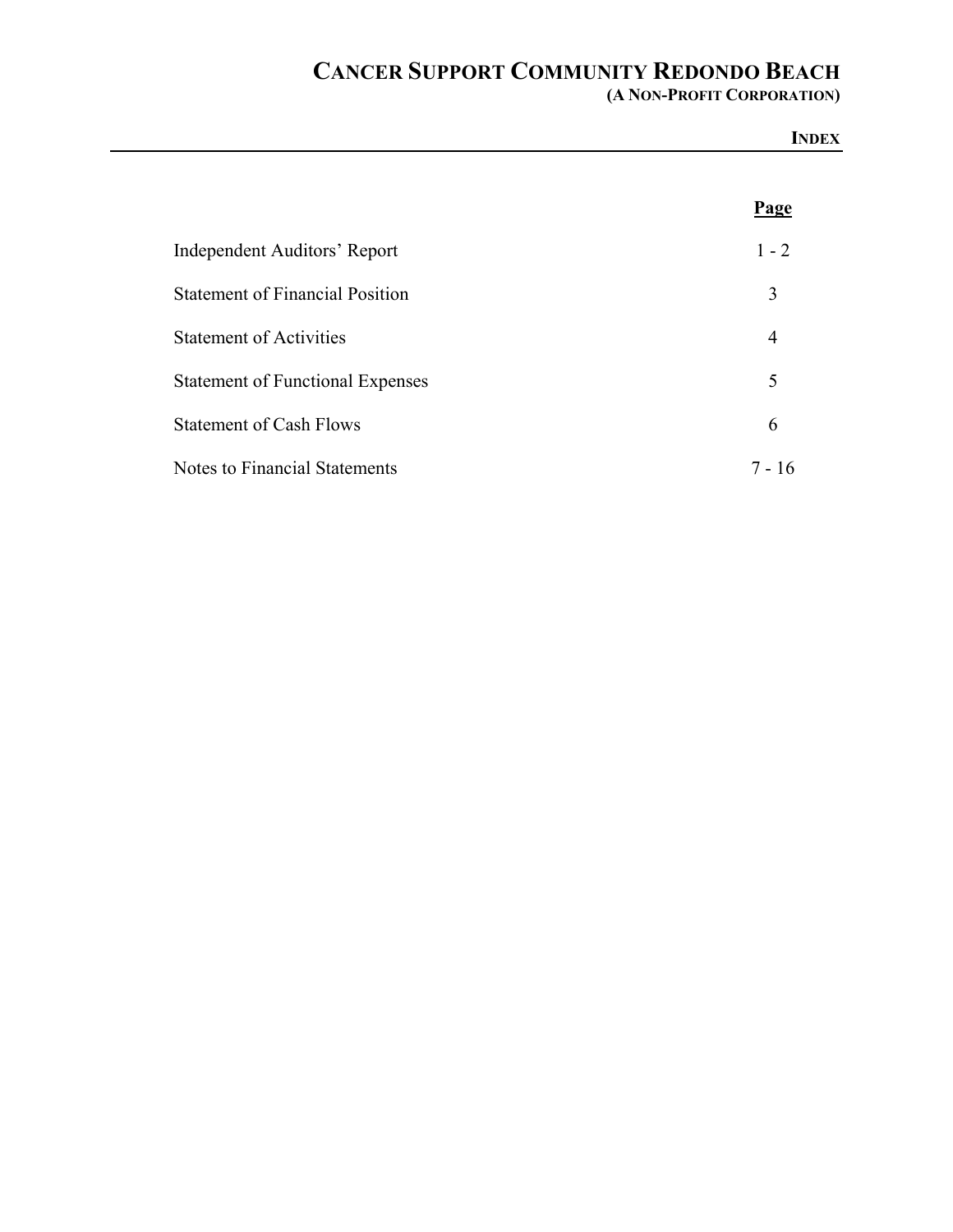Timothy J Lilligren Certified Public Accountant  $1001$  6<sup>th</sup> Street, Suite 150 Manhattan Beach, CA 90266

#### **Independent Auditor's Report**

To the Board of Directors Cancer Support Community Redondo Beach

I have audited the accompanying financial statements of Cancer Support Community Redondo Beach ("CSCRB", a non-profit corporation), which comprise the statement of financial position as of December 31, 2020, and the related statements of activities, functional expenses, and cash flows for the year then ended, and the related notes to the financial statements.

#### *Management's Responsibility for the Financial Statements*

Management is responsible for the preparation and fair presentation of these financial statements in accordance with accounting principles generally accepted in the United States of America; this includes the design, implementation, and maintenance of internal control relevant to the preparation and fair presentation of financial statements that are free from material misstatement, whether due to fraud or error.

#### *Auditors' Responsibility*

My responsibility is to express an opinion on these financial statements based on my audit. I conducted the audit in accordance with auditing standards generally accepted in the United States of America. Those standards require that I plan and perform the audit to obtain reasonable assurance about whether the financial statements are free of material misstatement.

An audit involves performing procedures to obtain audit evidence about the amounts and disclosures in the financial statements. The procedures selected depend on the auditors' judgment, including the assessment of the risks of material misstatement of the financial statements, whether due to fraud or error. In making those risk assessments, the auditor considers internal control relevant to CSCRB's preparation and fair presentation of the financial statements in order to design audit procedures that are appropriate in the circumstances, but not for the purpose of expressing an opinion on the effectiveness of CSCRB's internal control. Accordingly, I express no such opinion. An audit also includes evaluating the appropriateness of accounting policies used and the reasonableness of significant accounting estimates made by management, as well as evaluating the overall presentation of the financial statements.

I believe that the audit evidence I have obtained is sufficient and appropriate to provide a basis for my audit opinion.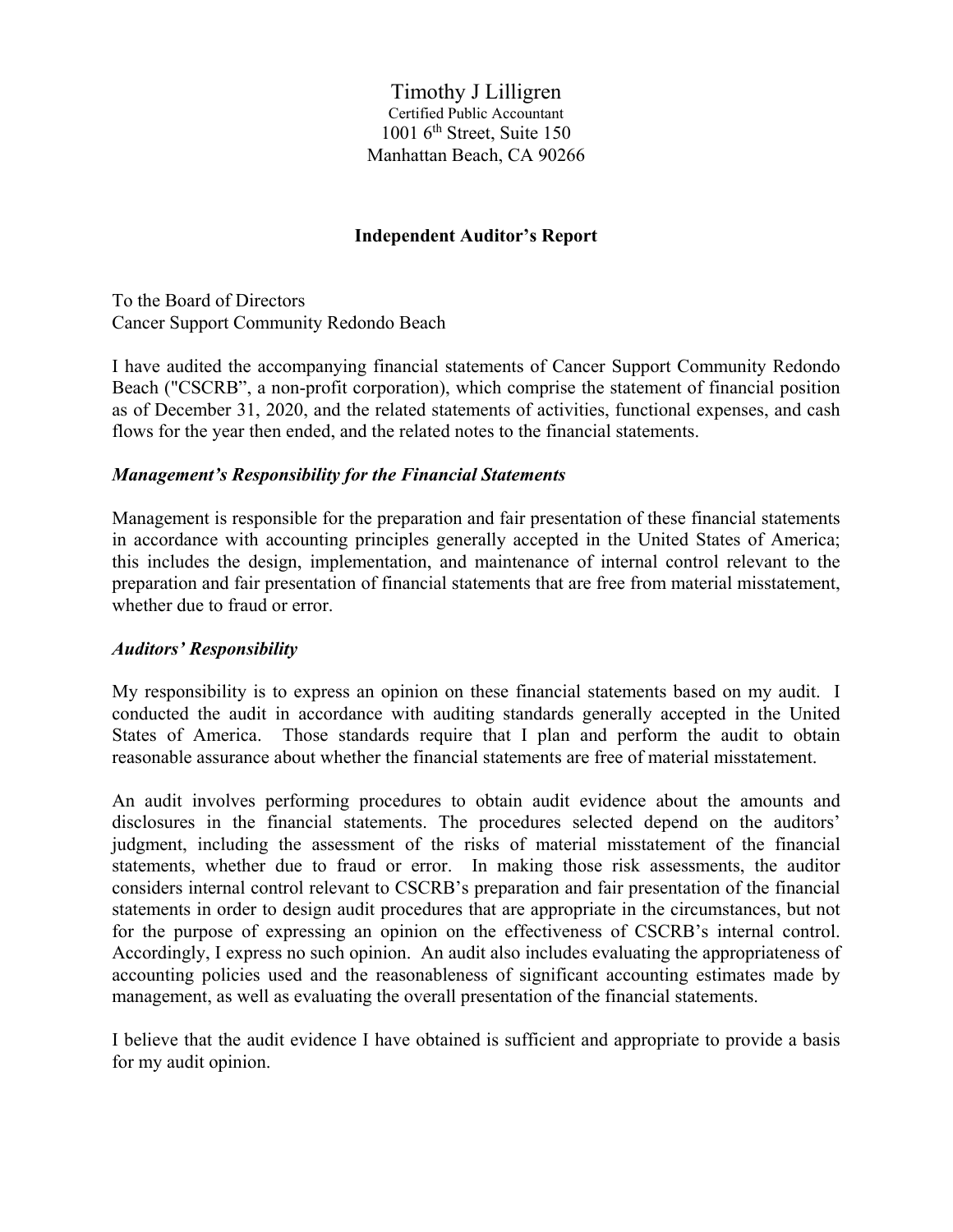### *Opinion*

In my opinion, the financial statements referred to above present fairly, in all material respects, the financial position of CSCRB as of December 31, 2020 and the results of its operations and its cash flows for the year then ended in conformity with accounting principles generally accepted in the United States of America.

Timoth J. Llegam

Manhattan Beach, California October 6, 2021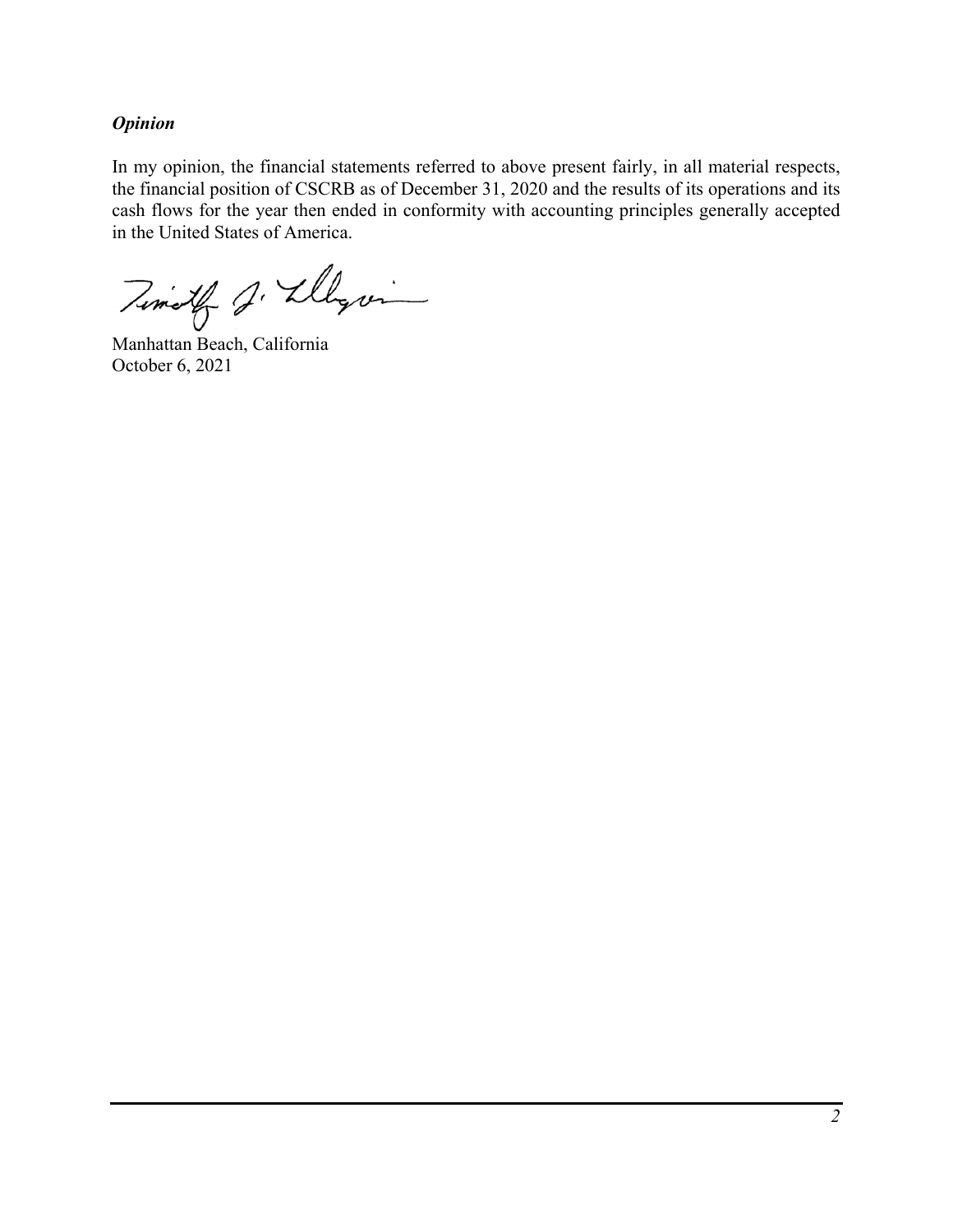**(A NON-PROFIT CORPORATION)** 

|                                              | <b>STATEMENT OF FINANCIAL POSITION</b> | <b>DECEMBER 31, 2020</b> |
|----------------------------------------------|----------------------------------------|--------------------------|
| <b>ASSETS</b>                                |                                        |                          |
| <b>CURRENT ASSETS</b>                        |                                        |                          |
| Cash and cash equivalents                    | $\mathbb{S}$                           | 2,604,991                |
| Contributions receivable                     |                                        | 8,000                    |
| Investments                                  |                                        | 5,875,887                |
|                                              |                                        | 8,488,878                |
| <b>LONG-TERM ASSETS</b>                      |                                        |                          |
| Property and equipment, net                  |                                        | 54,726                   |
| Security deposit                             |                                        | 2,562                    |
|                                              | \$                                     | 8,546,166                |
| <b>LIABILITIES AND NET ASSETS</b>            |                                        |                          |
| <b>CURRENT LIABILITIES</b>                   |                                        |                          |
| Accounts payable and accrued expenses        | $\mathbb{S}$                           | 96,042                   |
| <b>CARES ACT PPP LOAN PAYABLE</b>            |                                        | 147,000                  |
|                                              |                                        | 243,042                  |
| <b>NET ASSETS WITHOUT DONOR RESTRICTIONS</b> |                                        |                          |
| Legacy Fund                                  |                                        | 7,938,298                |
| Undesignated                                 |                                        | 364,826                  |
|                                              |                                        | 8,303,124                |
|                                              | \$                                     | 8,546,166                |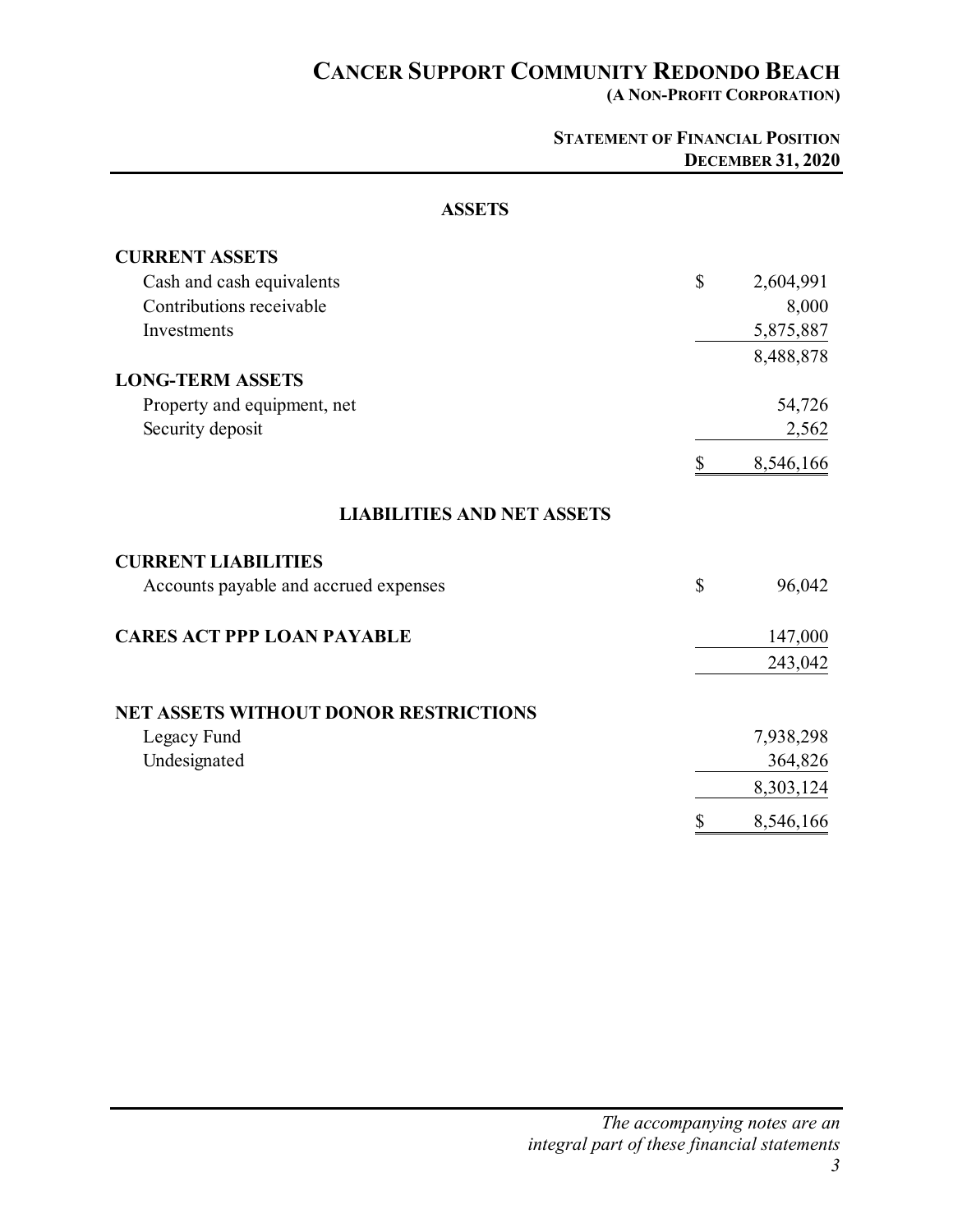**(A NON-PROFIT CORPORATION)** 

### **STATEMENT OF ACTIVITIES YEAR ENDED DECEMBER 31, 2020**

|                                               | <b>Without</b><br>donor<br>restrictions | With<br>donor<br>restrictions | <b>Total</b>              |
|-----------------------------------------------|-----------------------------------------|-------------------------------|---------------------------|
| <b>OPERATING REVENUE AND SUPPORT</b>          |                                         |                               |                           |
| Grants and contributions                      | 3,236,777<br>\$                         | 24,404<br>$\mathbb{S}$        | $\mathbb{S}$<br>3,261,181 |
| Special events, net                           | 219,636                                 |                               | 219,636                   |
| Contributed services                          | 29,100                                  |                               | 29,100                    |
| Investment return appropriated for operations | 142,667                                 |                               | 142,667                   |
| Net assets released from restrictions         | 24,404                                  | (24, 404)                     |                           |
|                                               | 3,652,584                               |                               | 3,652,584                 |
| <b>OPERATING EXPENSES</b>                     |                                         |                               |                           |
| Program services                              | 777,885                                 |                               | 777,885                   |
| Supporting services                           | 144,821                                 |                               | 144,821                   |
| Fundraising                                   | 145,692                                 |                               | 145,692                   |
|                                               | 1,068,398                               |                               | 1,068,398                 |
| <b>CHANGE IN NET ASSETS FROM</b>              |                                         |                               |                           |
| <b>OPERATIONS</b>                             | 2,584,186                               |                               | 2,584,186                 |
| <b>INVESTMENT RETURN, in excess of</b>        |                                         |                               |                           |
| amounts appropriated for operations           | 310,780                                 |                               | 310,780                   |
| <b>CHANGE IN NET ASSETS</b>                   | 2,894,966                               |                               | 2,894,966                 |
| <b>NET ASSETS, beginning of year</b>          | 5,408,158                               |                               | 5,408,158                 |
| <b>NET ASSETS, end of year</b>                | 8,303,124                               | \$                            | 8,303,124<br>\$           |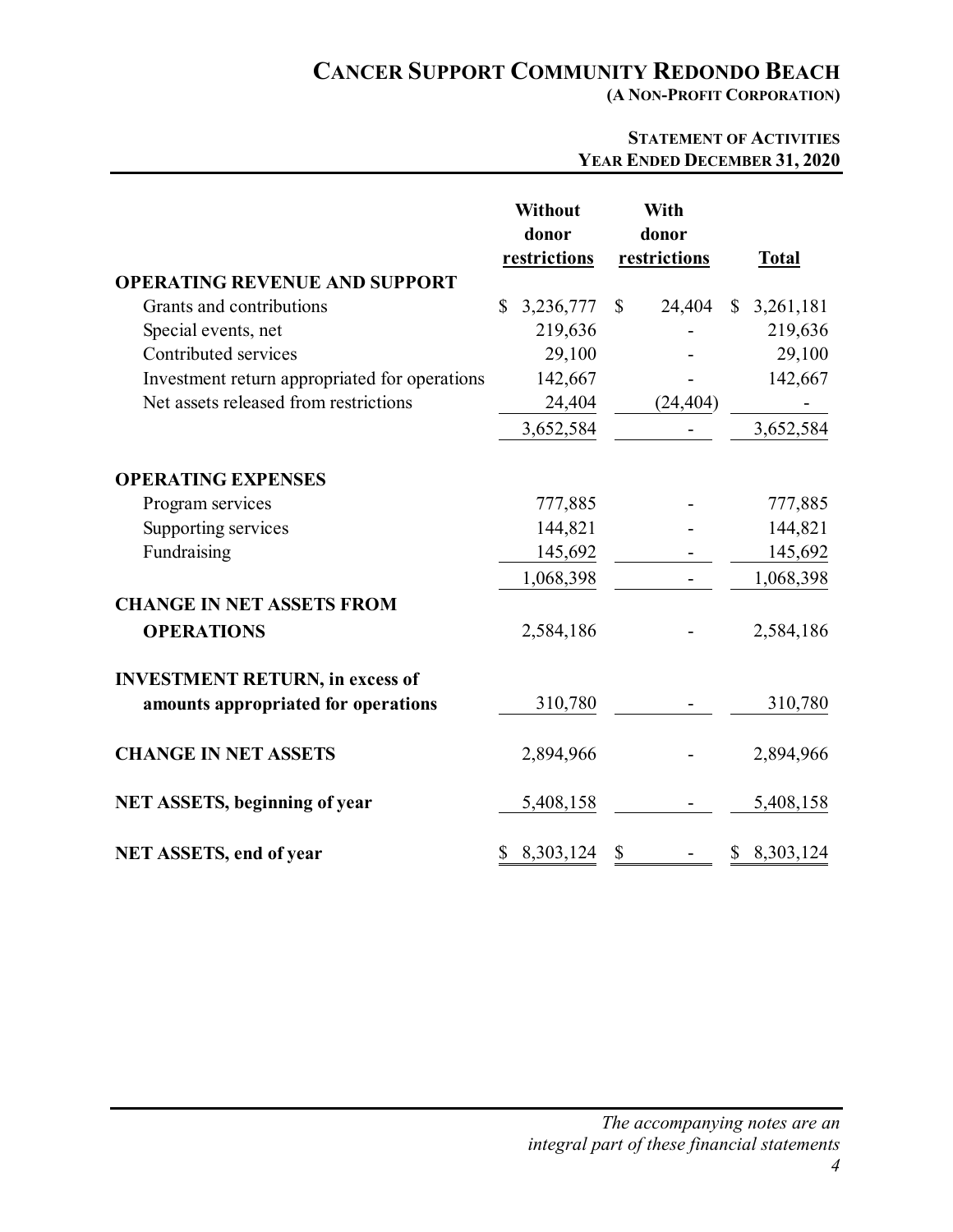**(A NON-PROFIT CORPORATION)** 

|                          | Program<br><b>Services</b> |              | <b>Supporting</b><br><b>Services</b> |              | <b>Fundraising</b> |              | <b>Total</b><br><b>Expenses</b> |
|--------------------------|----------------------------|--------------|--------------------------------------|--------------|--------------------|--------------|---------------------------------|
| Salaries and wages       | \$<br>502,393              | $\mathbb{S}$ | 112,794                              | $\mathbb{S}$ | 109,892            | $\mathbb{S}$ | 725,079                         |
| Payroll taxes            | 40,299                     |              | 9,048                                |              | 8,815              |              | 58,162                          |
| Employee benefits        | 24,088                     |              | 5,408                                |              | 5,268              |              | 34,764                          |
| Personnel expenses       | 566,780                    |              | 127,250                              |              | 123,975            |              | 818,005                         |
| Rent                     | 97,459                     |              | 1,928                                |              | 4,619              |              | 104,006                         |
| Outside services         | 8,410                      |              | 2,611                                |              | 7,080              |              | 18,101                          |
| Computer and software    | 13,026                     |              | 2,605                                |              | 1,737              |              | 17,368                          |
| Affiliate dues and costs | 13,172                     |              |                                      |              |                    |              | 13,172                          |
| Depreciation             | 7,847                      |              | 1,761                                |              | 1,716              |              | 11,324                          |
| Office                   | 6,249                      |              | 2,916                                |              | 525                |              | 9,690                           |
| Insurance                | 6,455                      |              | 2,152                                |              |                    |              | 8,607                           |
| Bank and payroll costs   | 3,955                      |              | 1,978                                |              | 1,977              |              | 7,910                           |
| Telephone                | 5,004                      |              | 625                                  |              | 625                |              | 6,254                           |
| Printing                 | 4,614                      |              | 409                                  |              | 818                |              | 5,841                           |
| Equipment                | 4,558                      |              | 90                                   |              | 216                |              | 4,864                           |
| Community outreach       | 1,869                      |              | 234                                  |              | 1,880              |              | 3,983                           |
| Postage                  | 2,955                      |              | 262                                  |              | 524                |              | 3,741                           |
| Seminars                 | 3,703                      |              |                                      |              |                    |              | 3,703                           |
| Program costs            | 2,729                      |              |                                      |              |                    |              | 2,729                           |
| Contributed services     | 29,100                     |              |                                      |              |                    |              | 29,100                          |
|                          | \$<br>777,885              | \$           | 144,821                              | \$           | 145,692            | \$           | 1,068,398                       |

#### **STATEMENT OF FUNCTIONAL EXPENSES YEAR ENDED DECEMBER 31, 2020**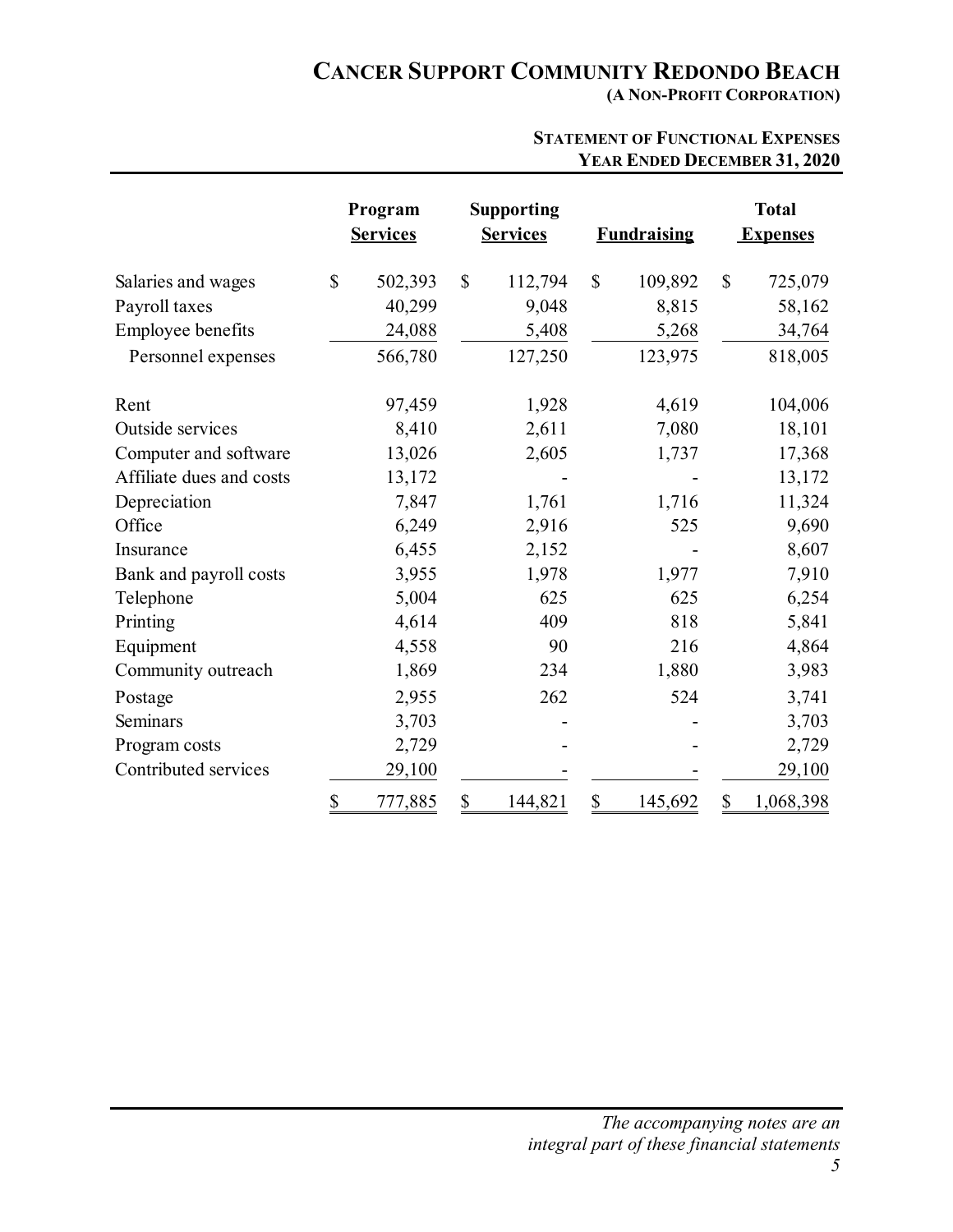**(A NON-PROFIT CORPORATION)** 

### **STATEMENT OF CASH FLOWS YEAR ENDED DECEMBER 31, 2020**

| <b>CASH FLOWS FROM OPERATING ACTIVITIES</b>                    |                 |
|----------------------------------------------------------------|-----------------|
| Change in net assets                                           | \$<br>2,894,966 |
| Adjustments to reconcile change in net assets to net cash from |                 |
| operating activities:                                          |                 |
| Unrealized and realized gain on investments                    | (310,780)       |
| Depreciation and amortization                                  | 11,324          |
| Changes in operating assets and liabilities:                   |                 |
| Contributions receivable                                       | (7,625)         |
| Accounts payable and accrued expenses                          | 77,453          |
| Net cash flows from operating activities                       | 2,665,338       |
| <b>CASH FLOWS FROM INVESTING ACTIVITIES</b>                    |                 |
| Purchase of property and equipment                             | (8,360)         |
| Proceeds from sales of investments                             | 1,487,545       |
| Purchases of investments                                       | (2,544,860)     |
| Net cash flows from investing activities                       | (1,065,675)     |
| <b>CASH FLOWS FROM FINANCING ACTIVITIES</b>                    |                 |
| Proceeds from CARES Act PPP loan payable                       | 147,000         |
| Net cash flows from financing activities                       | 147,000         |
| Net change in cash and cash equivalents                        | 1,746,663       |
| Cash and cash equivalents, beginning of year                   | 858,328         |
| Cash and cash equivalents, end of year                         | \$<br>2,604,991 |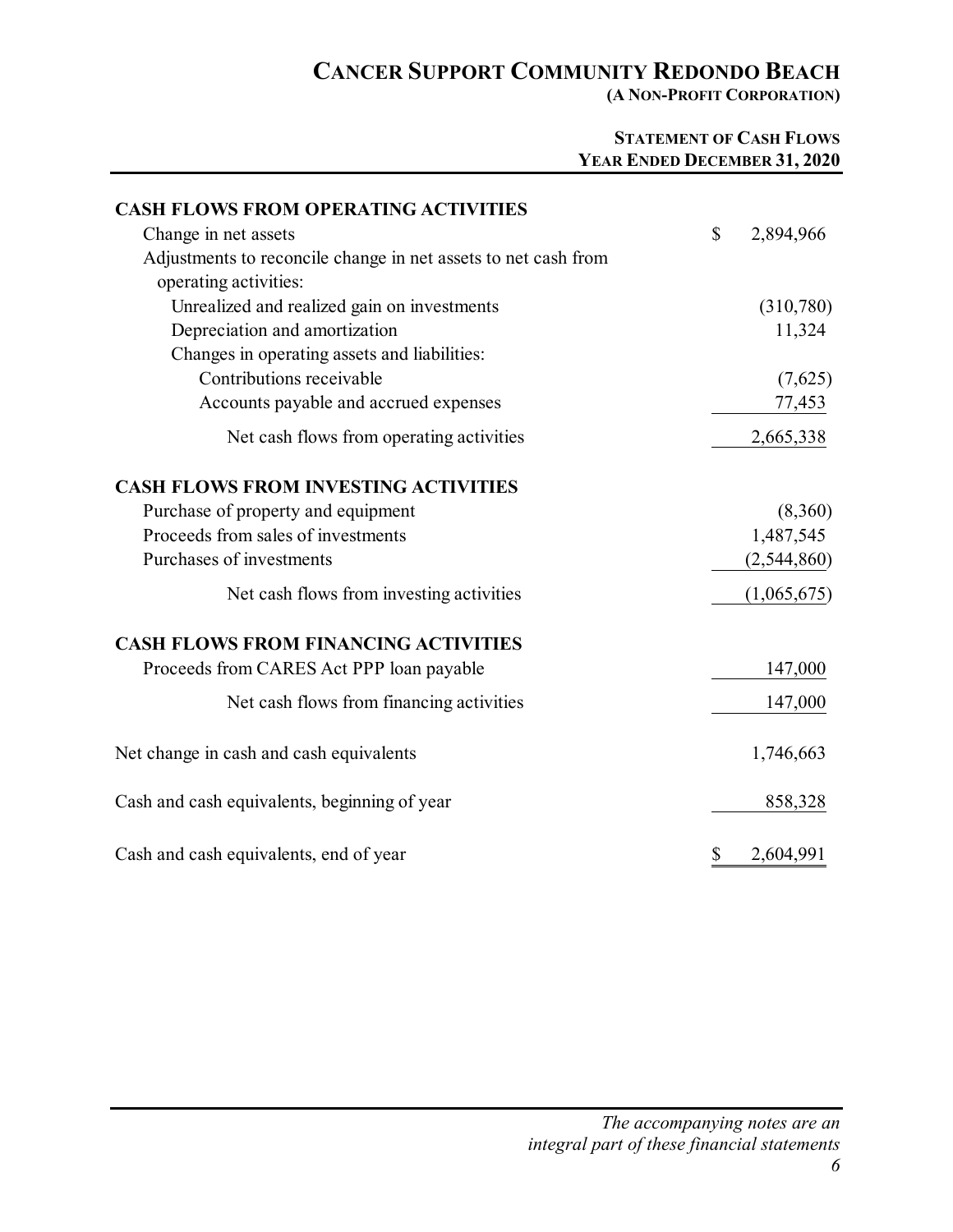## **CANCER SUPPORT COMMUNITY REDONDO BEACH (A NON-PROFIT CORPORATION)**

#### **NOTES TO FINANCIAL STATEMENTS DECEMBER 31, 2020**

#### **NOTE 1 - ORGANIZATION**

Cancer Support Community Redondo Beach (the "Community", a non-profit corporation formerly known as the Wellness Community South Bay Cities, Inc.) offers a free program for cancer patients, and their families and loved-ones. CSCRB's goal is to help as many cancer patients as possible recover from the physical and emotional effects of cancer to the greatest extent possible. The psychological support and educational programs are designed to address the loss of control, hopelessness, and social isolation that cancer patients and their families often experience.

Such programs include group sessions, counseling led by licensed therapists, education, and social services for patients and their loved ones. CSCRB has been able to offer free programs through the generous support of individuals, corporations, foundations, and through year-round special fundraising events. During 2020 CSCRB had to adapt to government-imposed social distancing restrictions by offering its programs through a safe, virtual environment. Despite those challenges, CSCRB received 15,500 visits from over 1,200 participants.

CSCRB maintains a license agreement with Cancer Support Community, a national non-profit organization based in Washington DC. CSCRB maintains corporate and financial independence, but the agreement licenses CSCRB to use certain intellectual property helpful in carrying out their mutual mission.

#### **NOTE 2 - SUMMARY OF SIGNIFICANT ACCOUNTING POLICIES**

**Basis of presentation** - The accompanying financial statements have been prepared on the accrual basis of accounting in accordance with accounting principles generally accepted in the United States of America. Net assets and revenues, expenses, gains, and losses are classified based on the existence or absence of donor-imposed restrictions. Accordingly, net assets of the Organization and changes therein are classified and reported as follows:

*Net assets without donor restrictions* - Net assets available for use in general operations and not subject to donor or certain grantor restrictions.

*Net assets with donor restrictions -* Net assets subject to donor or certain grantor-imposed restrictions. Some donor imposed restrictions are temporary in nature, such as those that will be met by the passage of time or other events specified by the donor. Other donor-imposed restrictions are perpetual in nature, such as gifts to an endowment, where the donor stipulates that resources be maintained in perpetuity. Donor-imposed restrictions are released when restrictions expire, that is, when the stipulated time has elapsed, when the stipulated purpose for which the resource was restricted has been fulfilled, or both.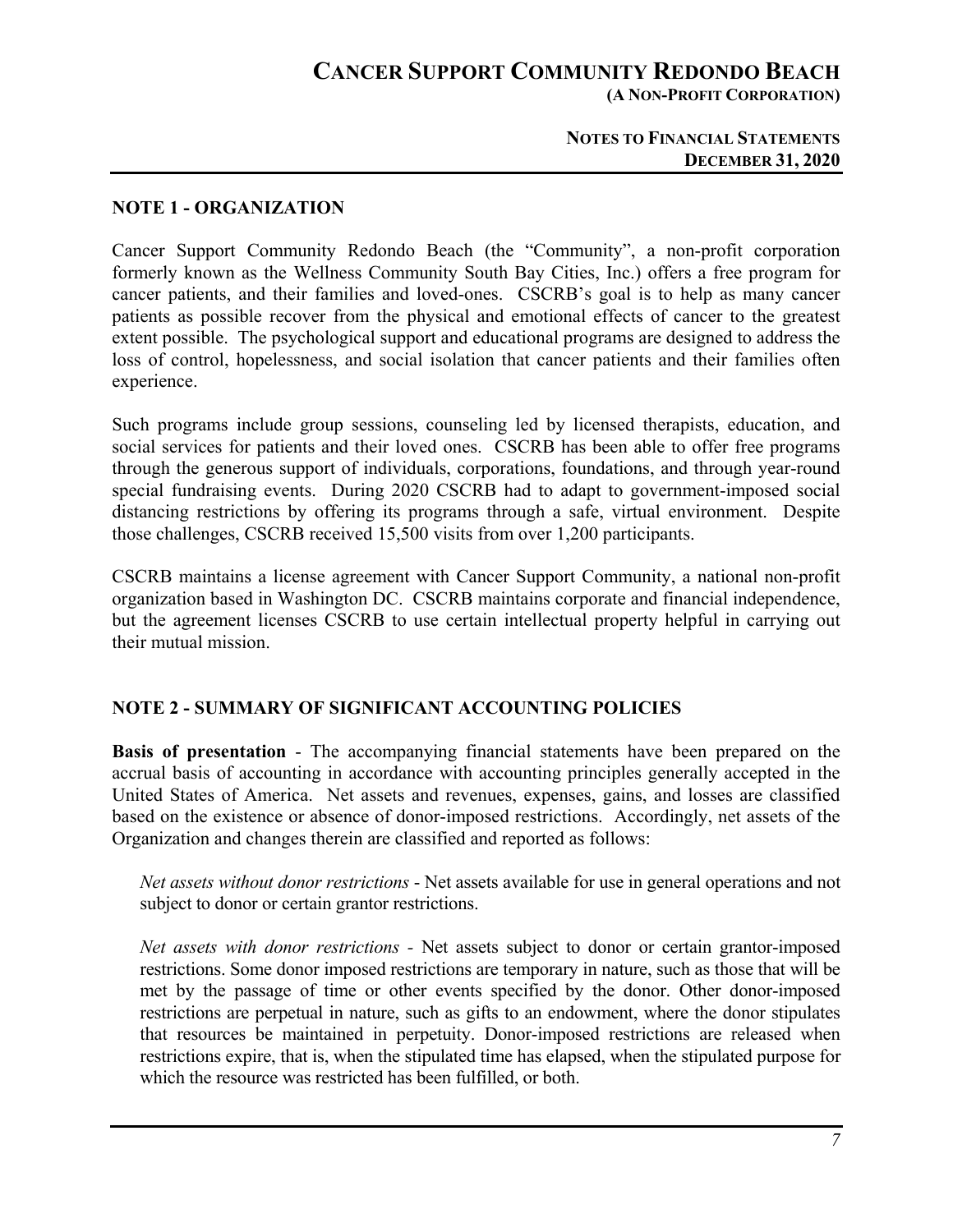**(A NON-PROFIT CORPORATION)** 

#### **NOTES TO FINANCIAL STATEMENTS DECEMBER 31, 2020**

#### **NOTE 2 - SUMMARY OF SIGNIFICANT ACCOUNTING POLICIES, continued**

**Measure of operations** - CSCRB's operating revenues in excess of operating expenses include all operating revenues and expenses that are an integral part of its programs and supporting activities, net assets released from donor restriction to support operating expenditures, and appropriations of board-designated and other nonoperating funds to support current operating activities. The measure of operations includes interest and dividends from investments, net of investment management fees. The measure of operations excludes realized and unrealized gains and losses on investments.

**Estimates** - The preparation of financial statements in conformity with accounting principles generally accepted in the United States of America requires management to make estimates and assumptions that affect the reported amounts of assets and liabilities and disclosure of contingent assets and liabilities at the date of the financial statements and the reported amounts of revenue and expenses during the reporting period. Actual results could differ from those estimates.

**Grants and contributions** - Grants and contributions are recognized at a fair value when the donor makes an unconditional promise to give to CSCRB. Conditional promises to give (with a barrier and right of return) are not recognized until the conditions on which they depend have been met. Donor-restricted contributions are reported as increases in net assets with donor restrictions depending on the nature of the restrictions. When a restriction expires, net assets with donor restrictions are reclassified to net assets without donor restrictions.

**Concentration of credit risk** - The assets that potentially subject CSCRB to concentration of credit risk consist of cash equivalents, contributions receivable, and investments.

**Cash and cash equivalents** - For purposes of reporting cash flows, cash and cash equivalents include operating cash held in banks, savings accounts, investments purchased with original maturities of ninety days or less, and certificates of deposit with immaterial early withdrawal penalties. CSCRB maintains its cash balances in financial institutions, the balances of which may, at times, exceed federally insured limits.

**Fair value of financial instruments -** Financial instruments primarily consist of contributions receivable and investments. The Organization estimates that the fair value of its financial instruments at December 31, 2020 do not differ materially from its aggregate carrying value recorded. Considerable judgment is required in interpreting market data to develop the estimates of fair value and, accordingly, the estimates are not necessarily indicative of the amounts that the Organization could realize in a current market exchange.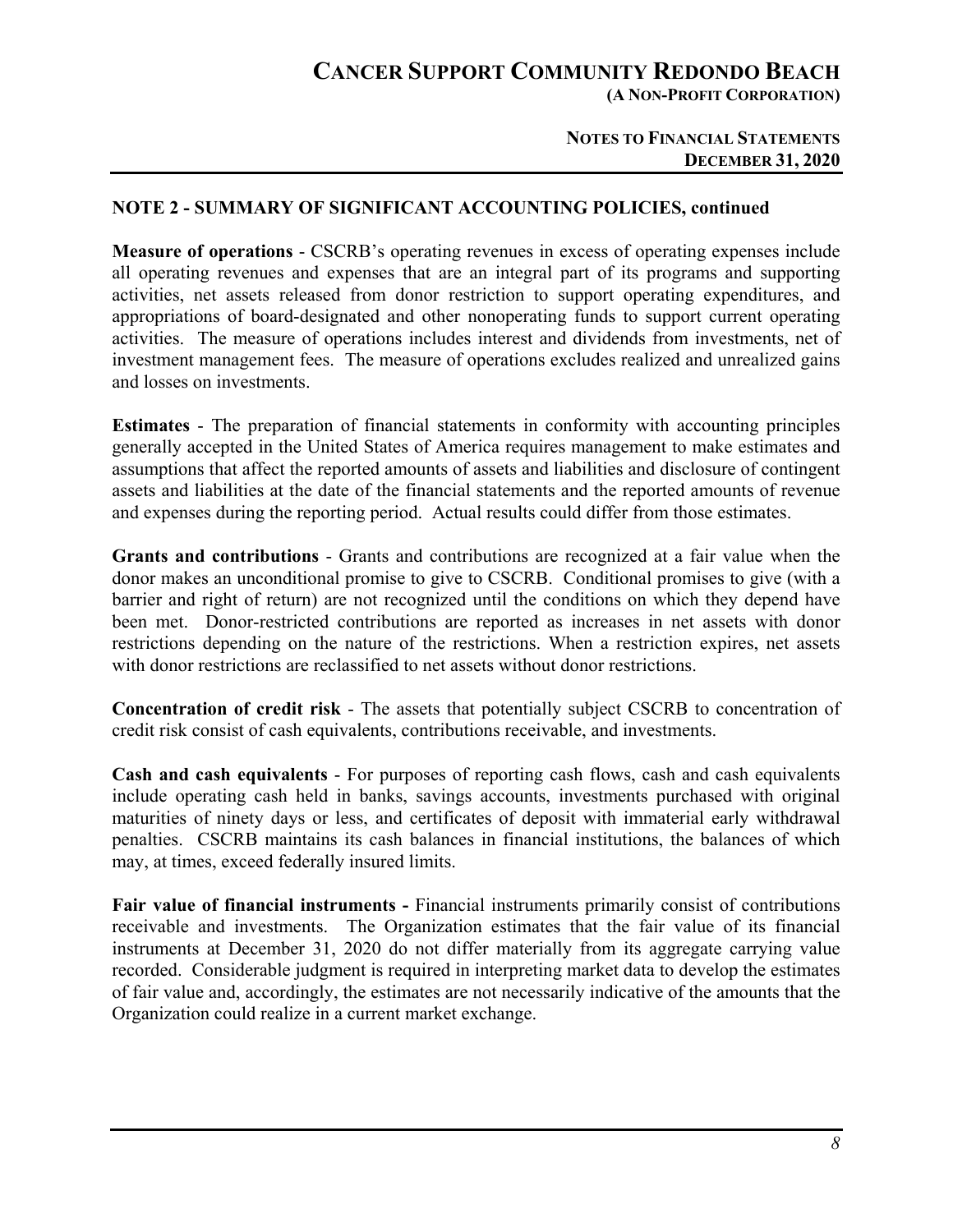**(A NON-PROFIT CORPORATION)** 

#### **NOTES TO FINANCIAL STATEMENTS DECEMBER 31, 2020**

#### **NOTE 2 - SUMMARY OF SIGNIFICANT ACCOUNTING POLICIES, continued**

**Fair value measurements -** The Organization defines fair value as the price that would be received to sell an asset or paid to transfer a liability in an orderly transaction between market participants at the measurement date. The company measures fair value under a framework that provides a fair value hierarchy that prioritizes the inputs to valuation techniques used to measure fair value. The hierarchy gives the highest priority to unadjusted quoted prices in active markets for identical assets or liabilities (level 1 measurements), moderate priority to valuations based on observable inputs, such as market prices of similar assets and liabilities (level 2), and the lowest priority to unobservable inputs (level 3 measurements).

The asset's or liability's fair value measurement level within the fair value hierarchy is based on the lowest level of any input that is significant to the fair value measurement. Valuation techniques used need to maximize the use of observable inputs and minimize the use of unobservable inputs.

**Investments -** Investments in marketable securities are classified as available for sale and reported at fair value as determined by quoted market prices in an active market. Realized gains and losses (computed by the specific identification method) and unrealized gains and losses are included in the statement of activities. Interest and dividend income are recorded on the accrual basis of accounting.

The Organization's investments are managed by a third-party investment manager who adheres to a board-approved investment policy statement restricting the asset allocation based on risk tolerance.

**Property and equipment** - Property and equipment are recorded at cost with the exception of donated equipment, which is stated at fair market value at the date of receipt. Depreciation is calculated using the straight-line method over the estimated useful lives of up to seven years. Leasehold improvements are amortized using the straight-line method over the shorter of their estimated lives for the term of the lease. Normal repairs and maintenance are expensed as incurred. Expenditures that materially adapt, improve, or alter the nature of the underlying assets are capitalized. When equipment is retired or otherwise disposed, of, the cost and related accumulated depreciation are removed from the accounts, and the resulting gain or loss is credited or charged to operations.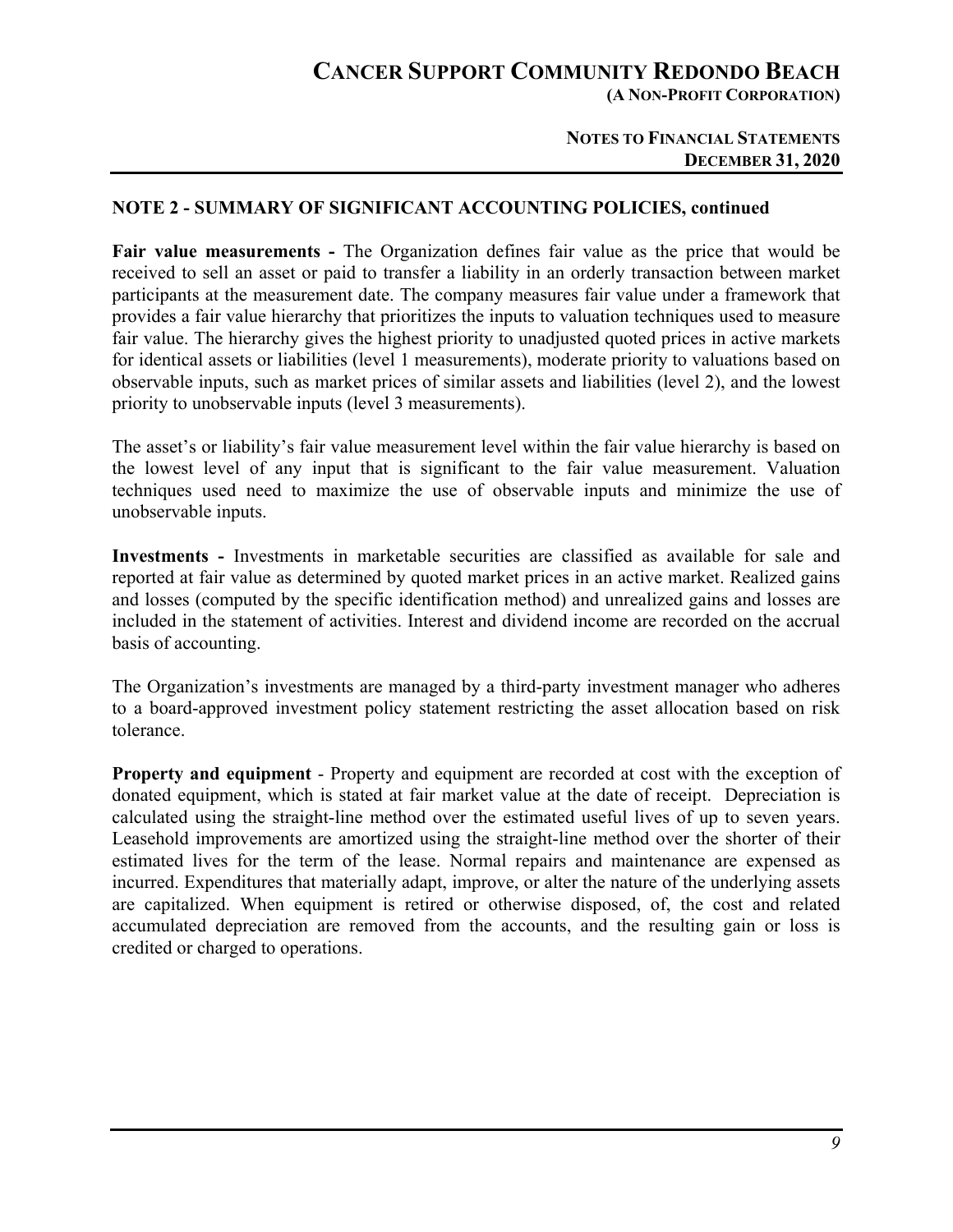**(A NON-PROFIT CORPORATION)** 

#### **NOTES TO FINANCIAL STATEMENTS DECEMBER 31, 2020**

#### **NOTE 2 - SUMMARY OF SIGNIFICANT ACCOUNTING POLICIES, continued**

CSCRB assesses the recoverability of property and equipment whenever a triggering event occurs by determining whether the depreciation of such assets over their remaining lives can be recovered through projected undiscounted cash flows. The amount of impairment, if any, is measured based on fair value (projected discounted cash flows) and is charged to operations in the period in which such impairment is determined by management. To date, management has not identified any impairment of property and equipment.

**Expense allocation** - The costs of providing various program and supporting activities have been summarized on a functional basis in the statement of activities. The statement of functional expenses present expenses by function and natural classification. Expenses directly attributable to specific functional areas of the Organization are reported as expenses of those functional areas while indirect costs that benefit multiple functional areas have been allocated among the various functional areas based on the number of employees involved or the amount of time spent. Functional expenses are an expense of the year in which incurred and, accordingly, are charged to operations on a current basis.

*Program services* - Expenses include costs that primarily relate to client services and outreach programs.

*Supporting services -* Expenses include costs that primarily relate to management and general administration.

*Fundraising -* Expenses include costs that primarily relate to fundraising activities to obtain grants and generate revenue through contributions.

**Contributed services** - Contributed services are recognized by CSCRB if the services received (a) create or enhance long-lived assets or (b) require specialized skills, are provided by individuals possessing those skills, and would typically need to be purchased if not provided by donation.

CSCRB receives a significant amount of contributed time from volunteers that does not meet the recognition criteria described above. Accordingly, the value of this contributed time is not reflected in the accompanying financial statements.

**Income taxes** - The Organization is a tax-exempt organization under Section 501(c)(3) of the Internal Revenue Code (the "Code") and the corresponding provisions of the California Revenue and Taxation Code. Accordingly, no provision for income taxes is included in the accompanying financial statements. The Organization is subject, however, to Federal and California income taxes on unrelated business income as stipulated in the Code.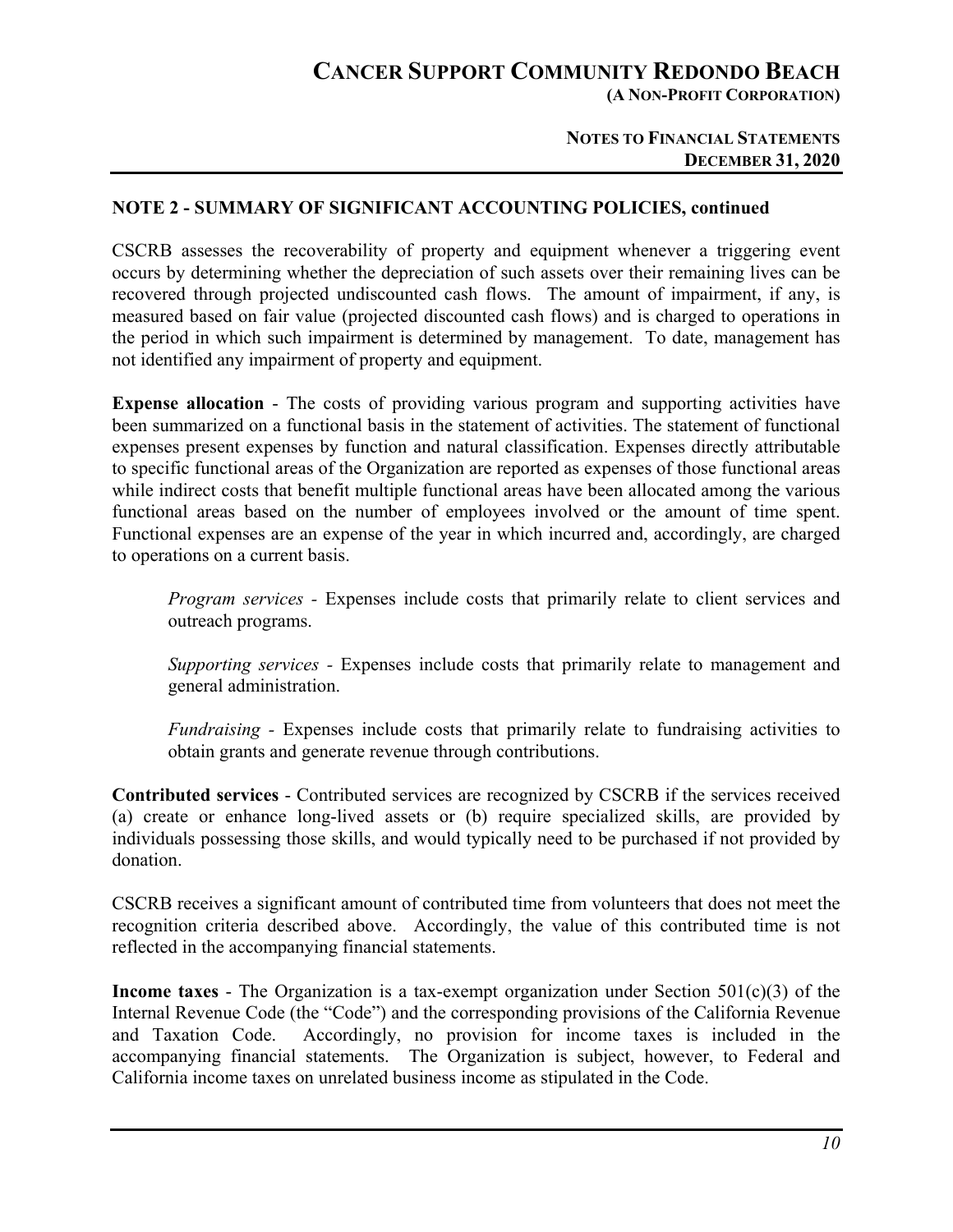**(A NON-PROFIT CORPORATION)** 

#### **NOTES TO FINANCIAL STATEMENTS DECEMBER 31, 2020**

#### **NOTE 2 - SUMMARY OF SIGNIFICANT ACCOUNTING POLICIES, continued**

The Organization recognizes the impact of tax positions in the financial statements if that position is more likely than not of being sustained on audit, based on the technical merits of the position. To date, the Organization has not recorded any uncertain tax positions. The Organization recognizes potential accrued interest and penalties related to uncertain tax positions in income tax expense. During the year ended December 31, 2020, the Organization did not recognize any amount in potential interest and penalties associated with uncertain tax positions.

As of December 31, 2020, the Organization's federal tax returns since 2017 and state tax returns since 2016 remain open for examination by the tax jurisdictions. No tax returns are currently being examined by any taxing authorities.

**Risks and uncertainties -** Certain services of the Organization are governed by grants and contracts from governmental agencies and private sources. There can be no assurance that the Organization will be able to obtain future grants as deemed necessary by management, although management believes that there is no current indication that grants and contracts are in jeopardy. The loss of certain current grants, or the inability to obtain future grants, could have an adverse effect on the Organization's financial position and results of operations. Failure of the Organization to comply with applicable regulatory requirements can result in, among other things, loss of funding, warning letters, fines, injunctions, and civil penalties.

**Subsequent events** - Subsequent events have been evaluated by CSCRB through October 6, 2021, which is the date these financial statements were issued, and no subsequent events have arisen, other than those described in these financial statements, that would require disclosure.

## **NOTE 3 - LIQUIDITY AND AVAILABILITY OF RESOURCES**

The following reflects the Organization's financial assets as December 31, 2020, reduced by amounts not available for general use within one year of the balance sheet date because of internal designations. Amounts not available include amounts set aside for board designated purposes that could be drawn upon if the governing board approves that action.

|                           |              | <b>Legacy Fund</b> | Undesignated | <b>Total</b> |           |  |
|---------------------------|--------------|--------------------|--------------|--------------|-----------|--|
| Cash and cash equivalents |              | 2,063,543          | 541,448      |              | 2,604,991 |  |
| Contributions receivable  |              | ۰                  | 8,000        |              | 8,000     |  |
| Investments               |              | 5,874,755          | 1,132        |              | 5,875,887 |  |
|                           | $\mathbb{S}$ | 7,938,298          | 550,580      |              | 8,488,878 |  |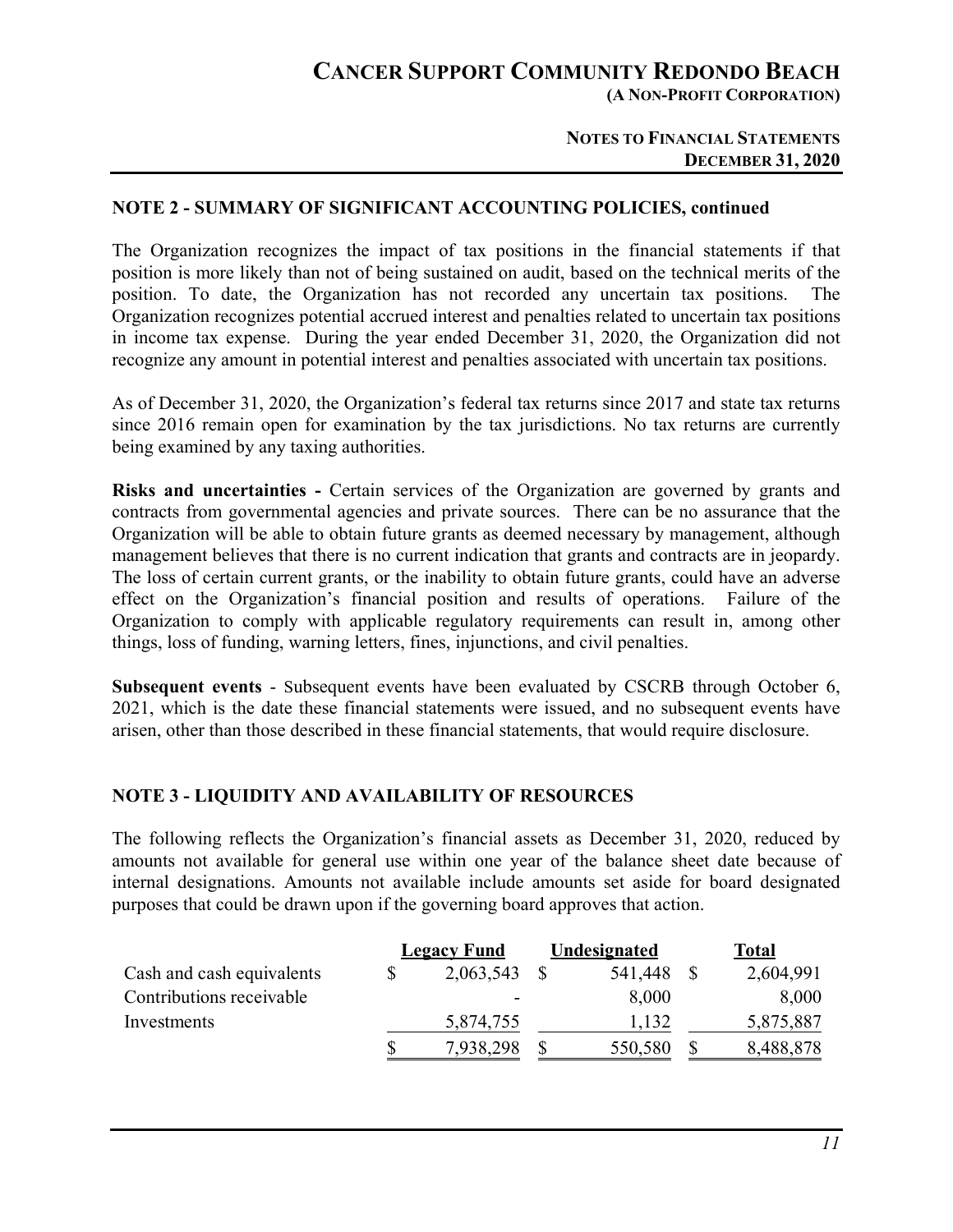**(A NON-PROFIT CORPORATION)** 

#### **NOTES TO FINANCIAL STATEMENTS DECEMBER 31, 2020**

### **NOTE 3 - LIQUIDITY AND AVAILABILITY OF RESOURCES**

The Organization's goal is to maintain financial assets on hand to meet at least six months of normal operating expenses which, on average, totals approximately \$90,000 per month given full programmatic expenditures.

During March 2020 the World Health Organization declared the spread of Coronavirus disease, or COVID-19, a worldwide pandemic. The COVID-19 pandemic had significant effects on global markets, supply chains, businesses, and communities. CSCRB adapted to governmentimposed social distancing restrictions by offering its program through a safe, virtual environment. However, the restrictions have negatively impacted CSCRB's 2020 special events fundraising, and will continue to do so through 2021. The duration of these uncertainties and the ultimate financial effects cannot be reasonably estimated at this time.

**Legacy Fund** - In 2015 CSCRB formed a Legacy Fund when an individual bequeathed a \$4 million unrestricted planned gift. Gifts to the Legacy Fund are segregated as board-designated assets to ensure the long-term funding of CSCRB's operations. The Organization invests the Legacy Fund primarily in marketable securities with an overall objective of long-term growth and income. Interest and dividends are available for current operations if approved, while realized and unrealized gains and losses on investments are non-operating revenues. Any draws from the Legacy Fund must be approved by the Board of Directors.

CSCRB received nearly \$2.8 million in planned gifts to the Legacy Fund during 2020.

## **NOTE 4 - INVESTMENTS AND FAIR VALUE MEASUREMENTS**

The following is a description of the valuation methodologies used for the investments measured at fair value, including the general classification of such instruments pursuant to the valuation hierarchy.

**Equities and exchange traded funds** - Investments in equities and exchange traded funds are measured using Level 1 under the fair value hierarchy and are valued at the closing price reported on the active market on which they are traded.

**Fixed income securities** - Investments in bond funds and corporate bonds are measured using Level 1 under the fair value hierarchy and are valued at the closing price reported on the active market on which they are traded.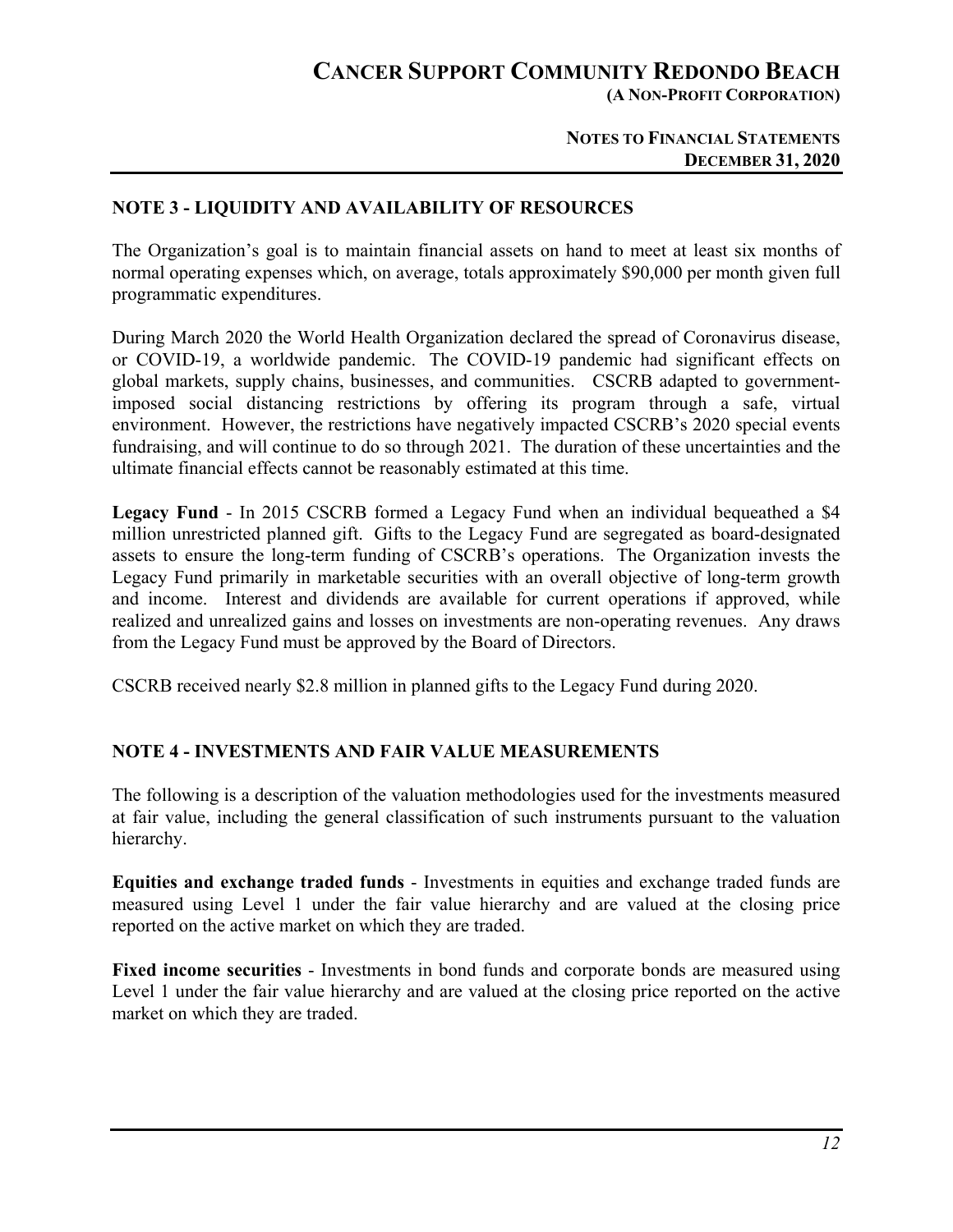**(A NON-PROFIT CORPORATION)** 

#### **NOTES TO FINANCIAL STATEMENTS DECEMBER 31, 2020**

#### **NOTE 4 - INVESTMENTS AND FAIR VALUE MEASUREMENTS, continued**

**Investment held in trust** - CSCRB has an investment in an investment pool held by The California Community Foundation which is composed of various marketable securities. CSCRB does not have authority to choose what investments are purchased and held but can withdrawal its share at any time with notice. Unrealized gains and losses are recorded as income in the year in which they occur. The investment held in trust is categorized as Level 3 as of December 31, 2020.

The preceding method described may produce a fair value calculation that may not be indicative of net realizable value or reflective of future values. Furthermore, although CSCRB believes its valuation methods are appropriate and consistent with other market participants, the use of different methodologies or assumptions to determine the fair value of certain financial instruments could result in a different fair value measurement at the reporting date.

The following table provides the hierarchy and fair value for each major category of investments at December 31, 2020:

|                                    | Legacy<br><b>Fund</b> |    | General<br><b>Fund</b> | <b>Total</b> |
|------------------------------------|-----------------------|----|------------------------|--------------|
| Level 1                            |                       |    |                        |              |
| Equities and exchange traded funds | 4,028,939             | -S |                        | 4,028,939    |
| Fixed income securities            | 1,845,816             |    |                        | 1,845,816    |
| Level 3                            |                       |    |                        |              |
| Investment held in trust           |                       |    | 1,132                  | 1,132        |
|                                    | 5,874,755             |    | 1,132                  | 5,875,887    |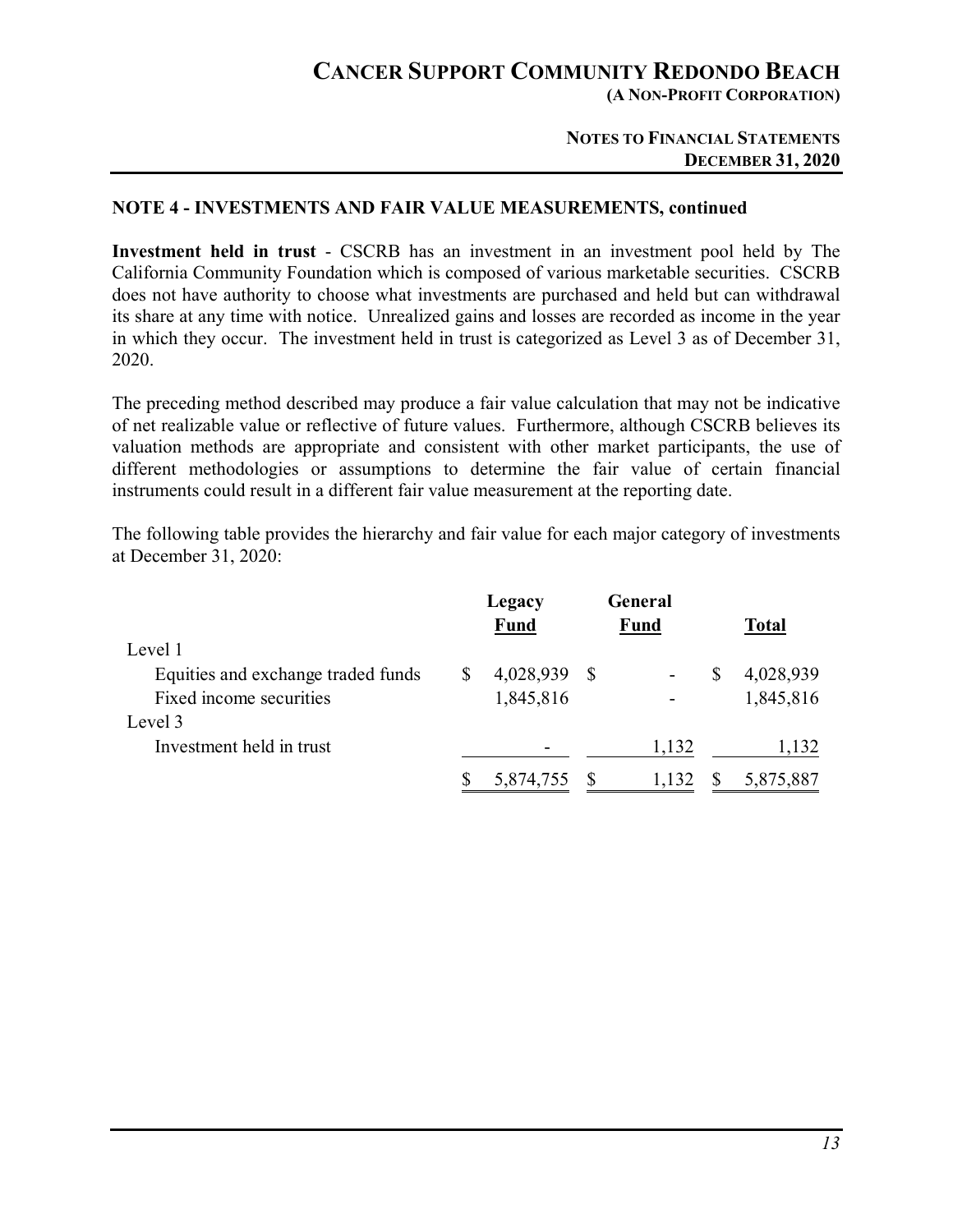**(A NON-PROFIT CORPORATION)** 

#### **NOTES TO FINANCIAL STATEMENTS DECEMBER 31, 2020**

#### **NOTE 4 - INVESTMENTS AND FAIR VALUE MEASUREMENTS, continued**

The following table sets forth a summary of changes in the fair value of CSCRB's investments during the year ended December 31, 2020:

|                                | <b>Investments in</b> |                    |   | <b>Investment</b> |              |              |
|--------------------------------|-----------------------|--------------------|---|-------------------|--------------|--------------|
|                                |                       | <b>Legacy Fund</b> |   | held-in-trust     |              | <b>Total</b> |
| Beginning value of investments | \$                    | 4,506,660          | S | 1,132             | <sup>S</sup> | 4,507,792    |
| Purchases                      |                       | 2,494,900          |   |                   |              | 2,494,900    |
| Interest and dividends         |                       | 165,776            |   |                   |              | 165,776      |
| Unrealized gains               |                       | 379,784            |   |                   |              | 379,784      |
| <b>Sales</b>                   |                       | (1,579,719)        |   |                   |              | (1,579,719)  |
| Realized losses                |                       | (67,958)           |   |                   |              | (67,958)     |
| Investment fees                |                       | (24, 688)          |   |                   |              | (24, 688)    |
|                                |                       | 5,874,755          |   | 1,132             |              | 5,875,887    |

#### **NOTE 5 - PROPERTY AND EQUIPMENT**

Property and equipment at December 31, 2020 consists of:

| Furniture and office equipment                  | 72,830    |
|-------------------------------------------------|-----------|
| Leasehold improvements                          | 36,535    |
|                                                 | 109,365   |
| Less: accumulated depreciation and amortization | (54, 639) |
|                                                 | 54,726    |

#### **NOTE 6 - CARES ACT PPP LOAN PAYABLE**

In April 2020, CSCRB obtained a low-interest loan in the amount of \$147,000 from a financial institution, in connection with the U.S. Small Business Administration's (the "SBA") Paycheck Protection Program (the "PPP Loan"). In April 2021, the PPP Loan was forgiven based on the Company's use of the proceeds for its payroll costs and other expenses in accordance with the requirements of the CARES Act. The amount forgiven will be subsequently recognized as revenue during 2021.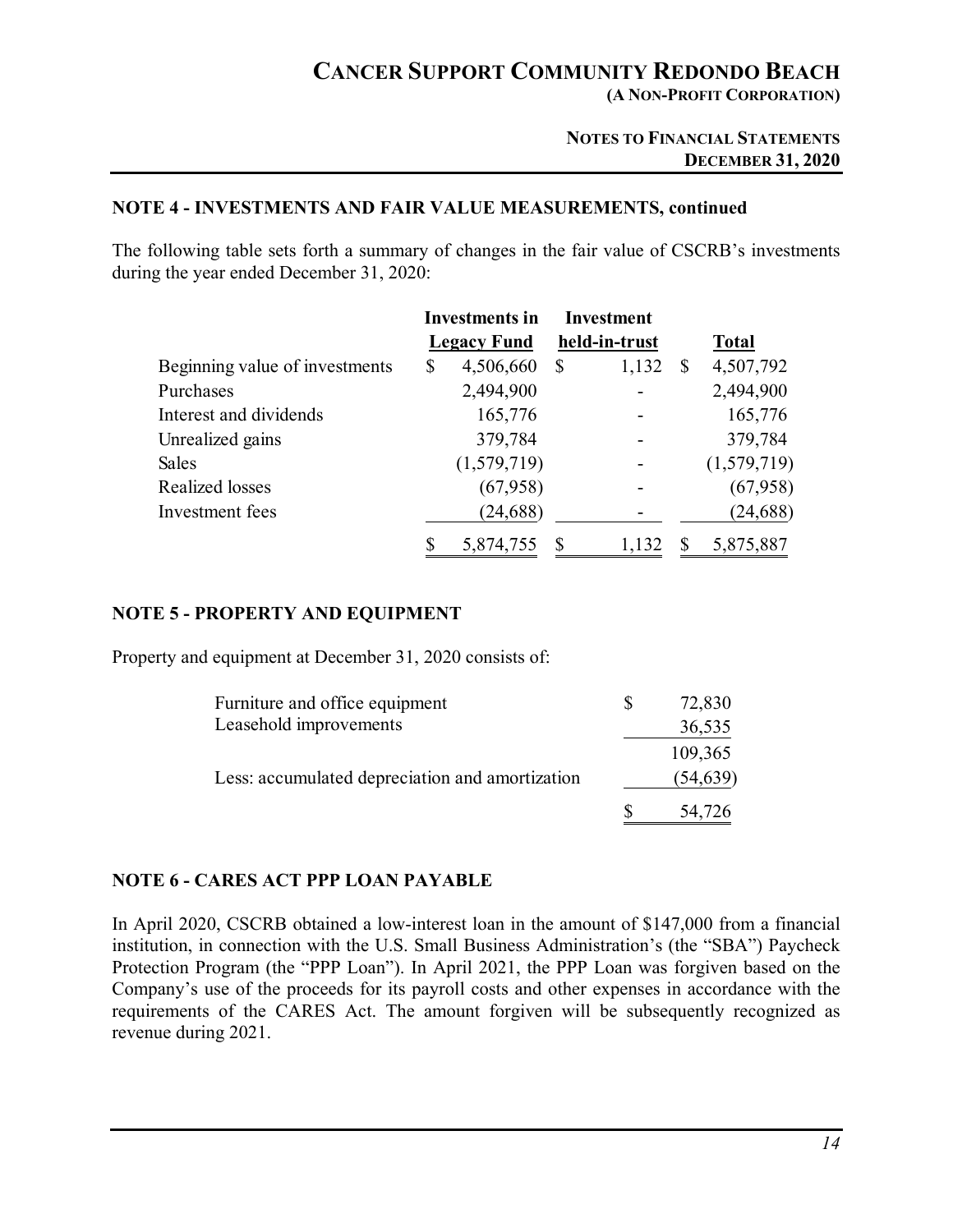**(A NON-PROFIT CORPORATION)** 

#### **NOTES TO FINANCIAL STATEMENTS DECEMBER 31, 2020**

#### **NOTE 6 - CARES ACT PPP LOAN PAYABLE, Continued**

In February 2021, the Company secured a second PPP loan of \$147,000, payable over up to five years. The second round of PPP funding has similar circumstance and terms to the first round of funding. Under certain circumstances, the loan may be forgivable, although the amount of forgiveness is uncertain. If the second PPP note is not fully forgiven, the Company will remain liable for the full and punctual payment of the outstanding principal plus accrued and unpaid interest. The second PPP loan accrues interest at a rate of 1.0% per annum. The outstanding principal balance and accrued, unpaid interest would be due in monthly installments commencing the date that the SBA remits the Company's loan forgiveness amount to the lender. The note must be repaid within 24 months of funding, which would be February 2023, but the Company may have an option to extend the maturity date, based on approval of the lending institution, for up to a total of 60 months from the date of initial funding, which would be February 2026. The PPP note is unsecured, and can be prepaid at any time prior to maturity with no prepayment penalties. It is uncertain what, if any, impact future legislation or regulatory definitions will have on the CARES act.

#### **NOTE 7 - SPECIAL EVENTS, net**

CSCRB sponsored various fundraising special events during 2020. The income and costs to provide those activities are as follows:

|                     | Gross    |  | <b>Direct</b> | <b>Net</b> |          |  |
|---------------------|----------|--|---------------|------------|----------|--|
|                     | revenues |  | expenses      |            | revenues |  |
| Sunset at the Beach | 195,119  |  | 25,067        |            | 170,052  |  |
| Tour de Pier        | 30,000   |  |               |            | 30,000   |  |
| Other events        | 19,655   |  | 71            |            | 19,584   |  |
|                     | 244,774  |  | 25,138        |            | 219,636  |  |

## **NOTE 8 - NET ASSETS WITH DONOR RESTRICTIONS**

Net assets with donor consisted of \$24,404 received from a local public agency dedicated to enhancing community health in Redondo Beach and its surrounding communities. CSCRB met the donor's criteria to release restrictions during the year ended December 31, 2020.